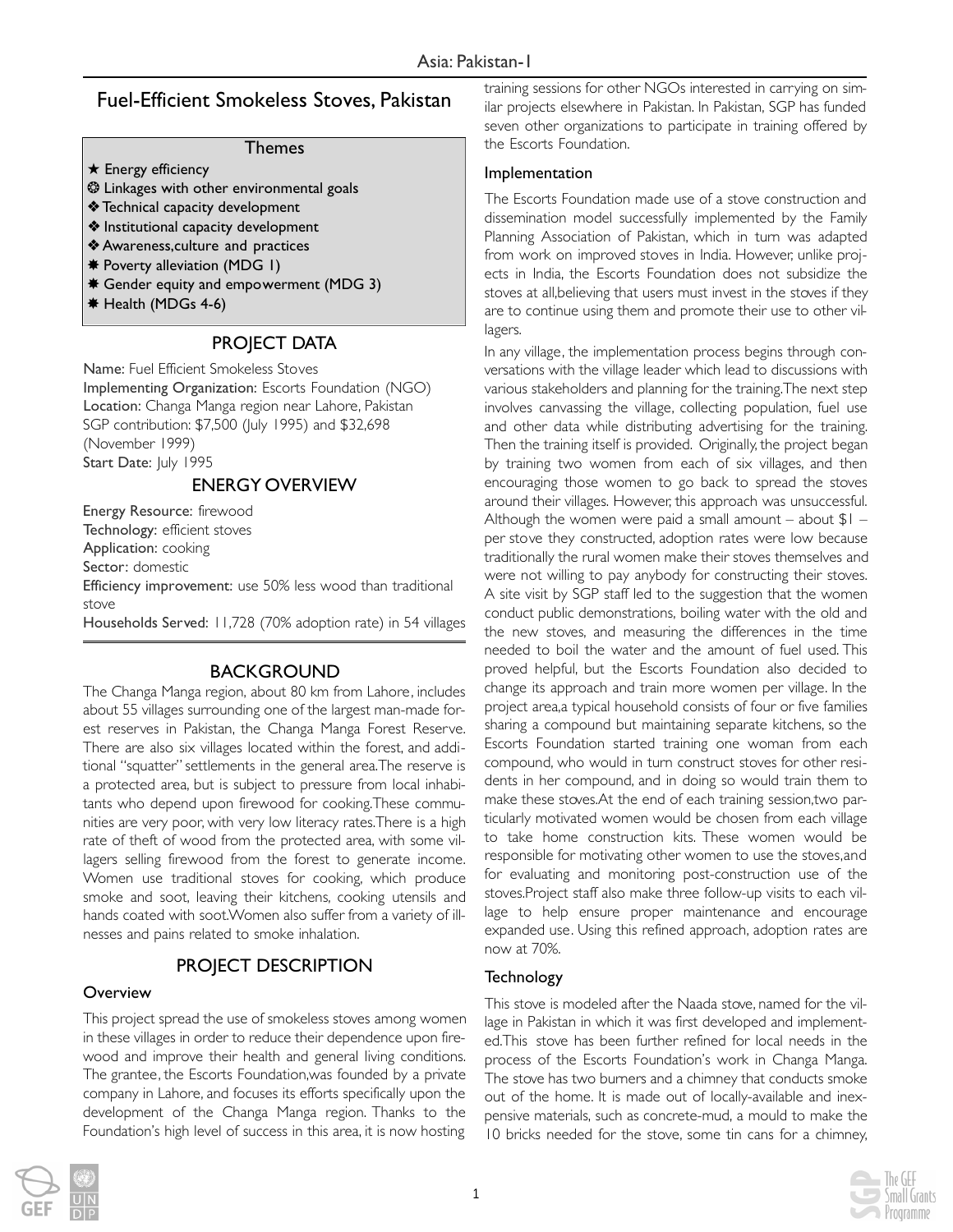## Asia: Pakistan-1

and some metal rods.It must be cleaned every one-two weeks in order to continue to function properly. When used properly, this stove uses 50% less firewood, and does not produce indoor smoke.

#### Environmental Benefits

*Global:* The major global benefit is the reduction in greenhouse gas emissions from burning fuel wood.In 2000,the project estimated that the project avoided at 10.84 Gt of carbon dioxide emissions annually through the 5,476 stoves in use in 24 villages at that time. (Subsequent increases in the number of stoves used have substantially added to the estimated emissions avoided.) The estimates were based on an average usage rate of 5- 6 kg of wood per day with traditional stoves, which the improved stoves would cut in half.

Local: The local forest reserve is now less subject to illegal wood-cutting.This is a benefit to the diverse flora and fauna located in the reser ve.

#### Livelihood Benefits

*Health:* Women who use the stove now breathe in less smoke. Although no official health studies have been done to illustrate the exact impacts,there seems to be a general improvement in women's health since the implementation of the project. In addition, hygiene is impro ved, since women now have an easier time keeping their hands, cooking utensils and walls clean in the kitchen due to less smoke.This also saves water, which can then be used for other purposes.

*Income:* Many families buy wood for cooking. Now, they need to buy 50% less than before, resulting in saved income that can be used to meet other needs.

*Social:* Women have reported more satisfactory relationships with men,since meals are cooked more quickly using two burners, and the food tastes better.

*Gender equity:* The project has opened up new possibilities for women in an area where traditionally women have few opportunities.The project employs local women to run the smokeless stoves project.These young women originally faced social pressure not to work for the project, but the situation has changed significantly; now families come to them to help their daughters get jobs.

#### **Beneficiaries**

Women are the direct beneficiaries of the project, since the project trains women to construct and use the stoves and women are primarily responsible for cooking. However, entire families benefit from better food and reduced smoke.

### Capacity Development

The entire project is geared around building women's capacity to build and disseminate the improved stoves,thereby enabling women to take action to improve their own well-being and that of their families.The Escorts Foundation has introduced several new ways to support women in achieving these goals, including:

• Condensing the training sessions from five days to three days, to make it possible for more women to participate.

• Inviting more women from a single village to a workshop to be trained to make the stoves. Even though only two of these women are selected to be promoters of the stove after the workshop, having a larger group of women in that village with knowledge about the stove provides needed support to the promoters and in general results in greater adoption rates.

#### **Partners**

In addition to the communities themselves, SGP has been an important partner. On several occasions, monitoring visits by SGP staff resulted in suggestions for improvements,which were implemented by the foundation with positive results. In addition,since the Escorts Foundation's success in getting the stoves adopted, it has begun training other agencies, some of whom have been funded by SGP grants to participate in training sessions.These agencies include CARITAS Pakistan, Punjab Rural Support Programme, Shaheen Welfare Society, Rural Development Project, Haripur and the Shahbaz Welfare Foundation.The Escorts Foundation has also trained the staff of the Pakistan Community Development Project for Rehabilitation of Saline and Waterlogged Land – a UNDP and AusAid funded project.

## LESSONS LEARNED

# Environmental Management

Many stove projects around the world have met with only moderate success in achieving goals of reducing fuel wood use. One reason for this is that stoves have not always been designed to meet the particular needs of a community. This project has taken care to adapt the stove to meet local needs. In fact, at several points during implementation the technology of the stove has been refined to make it easier to build and use given local conditions.

#### Barrier Removal

*Technical:* By training local women to build – and teach others to build – the improved stoves, the project does help remove technical barriers to the widespread use of these stoves. In addition, the Escorts Foundation has been training other NGOs,who now have the technical knowledge to build stoves as well.

*Financial:* While the project does not subsidize the purchase of stoves,it has made every effort to keep the stoves low-cost by using locally available materials and tools.

*Information/awareness:* Information about the stoves is now more readily available in the villages.The women who attend the training are provided with illustrative materials to help share the technology with others. However, there is little evidence that the project helps increase awareness of the global environmental benefits that the project produces, namely, greenhouse gas emissions reductions.

### Scaling Up

The project's efforts to train other NGOs to start similar projects elsewhere are an important step toward scaling up this project.At present, other NGOs are promoting these stoves in 12 districts of Pakistan.